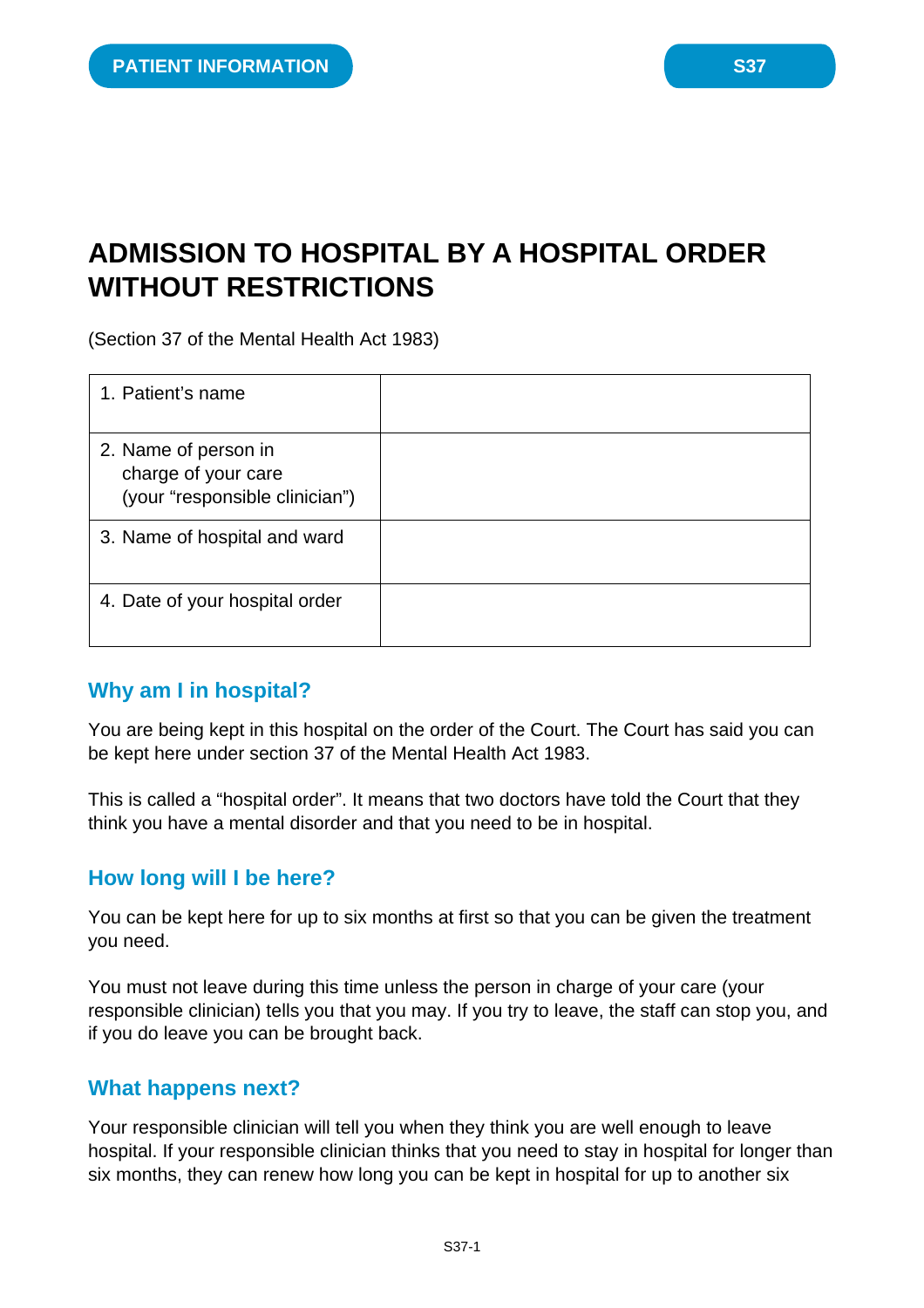months, and then for up to a year at a time. Your responsible clinician will talk to you about this towards the end of each period.

# **Can I appeal?**

Yes. You can ask the Court to look at your case again. If you want to do this you must do it quickly, and it is best to ask a solicitor to help you. Ask the hospital staff about this and they will give you another leaflet.

You can also ask the Hospital Managers to let you leave hospital. You can do this at any time. The Hospital Managers are a special committee of people set up within the hospital to decide whether people should be kept in hospital. The Hospital Managers may want to talk to you before deciding whether to let you leave. If you want to do this, you can write to them at:

Or you can ask a member of staff to help you contact the Hospital Managers.

After your hospital order has been in place for six months, both you and your nearest relative can also ask a Tribunal to say that you should not be kept in hospital. This leaflet explains further down who your nearest relative is.

### **What is a Tribunal and what happens?**

The Tribunal is an independent panel which can decide whether you should be allowed to leave the hospital. It will hold a meeting with you and with staff from the hospital who know you. This meeting is called a "hearing". You can ask someone else to come to the hearing to help you, if you want. Before the hearing, the members of the Tribunal will read reports from the hospital about you and your care. One of the members of the Tribunal will also come to talk to you.

## **When can I apply to the Tribunal?**

After your hospital order has been in place for six months, both you and your nearest relative can apply to the Tribunal once during the next six months. Both of you may apply once in each year that you are kept in hospital after that.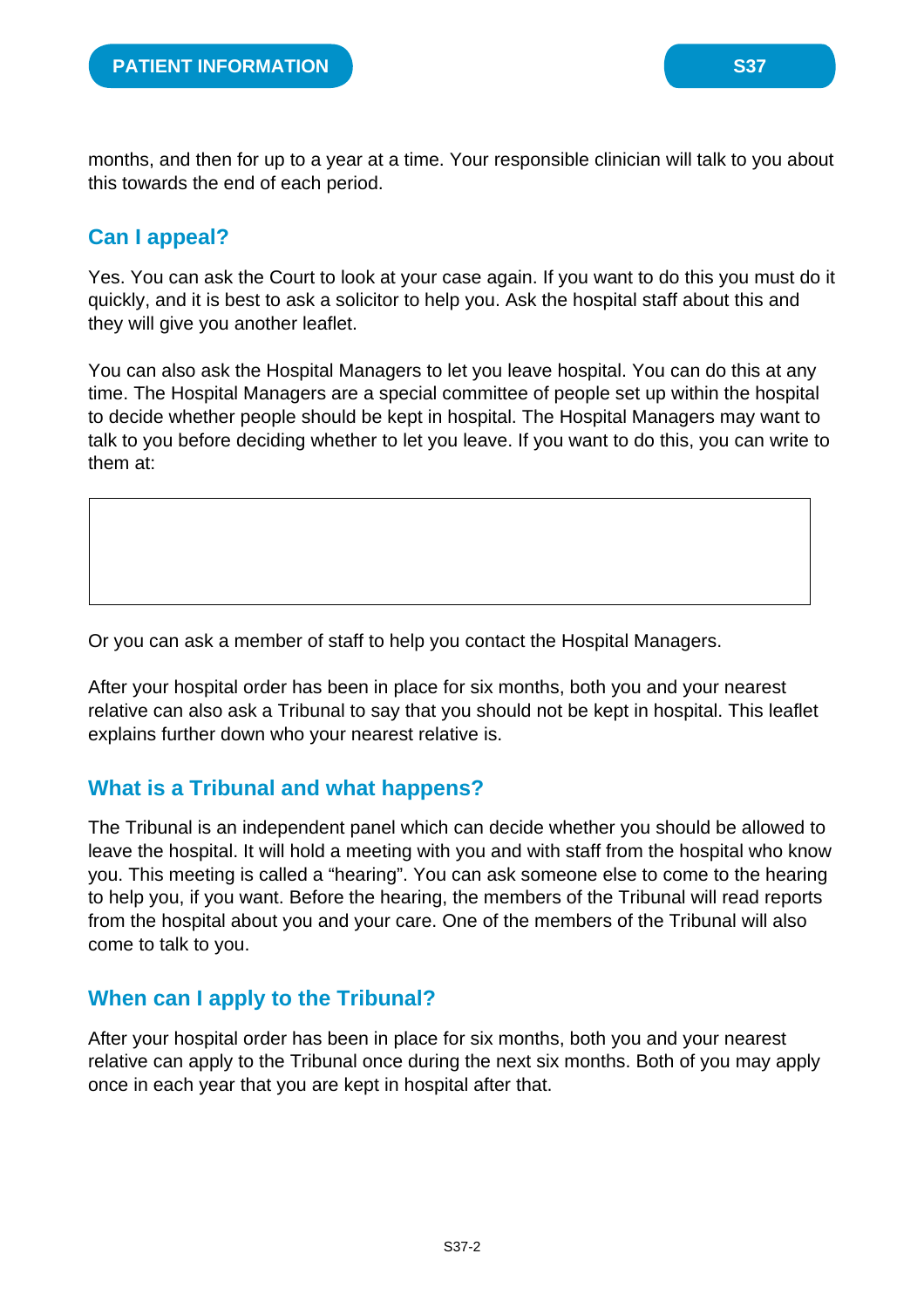If you want to apply to the Tribunal you can write to:

The Tribunals Service PO BOX 8793 5th Floor Leicester LE1 8BN Tel. 0845 2232022

You can ask a solicitor to write to the Tribunal for you and help you at the hearing. The hospital and the Law Society have a list of solicitors who specialise in this. You will not have to pay for help from a solicitor with this. It is free of charge under the Legal Aid scheme.

## **What treatment will I be given?**

Your responsible clinician and other hospital staff will talk to you about any treatment that you need for your mental disorder. In most cases you will have to accept their advice.

After three months, there are special rules about any medicine or drugs you are being given for your mental disorder. If you do not want the medicine or drugs, or are too ill to say whether you want them, a doctor who is not from this hospital will visit you. This independent doctor will talk to you and to staff at the hospital who know you. The independent doctor will decide what medicine and drugs you can be given. Unless it is an emergency, these are the only medicine and drugs you can be given without your agreement.

This independent doctor is called a SOAD (Second Opinion Appointed Doctor) and is appointed by an independent Commission which monitors how the Mental Health Act is used.

There are different rules for some special treatments, like electro-convulsive therapy (ECT). If the staff think you need one of these special treatments, the rules will be explained to you and you will be given another leaflet.

### **Help from an independent mental health advocate**

You are entitled to help from an independent mental health advocate if you want it. These advocates are independent of people involved in your care. They can help you get information about your care and treatment, why you are being kept in hospital , what it means and what your rights are. They can come to see you and help you understand what you are told by people involved in your care and treatment. If you want, they can help you talk to these people or they can talk to them for you. They can also help you with the Tribunal.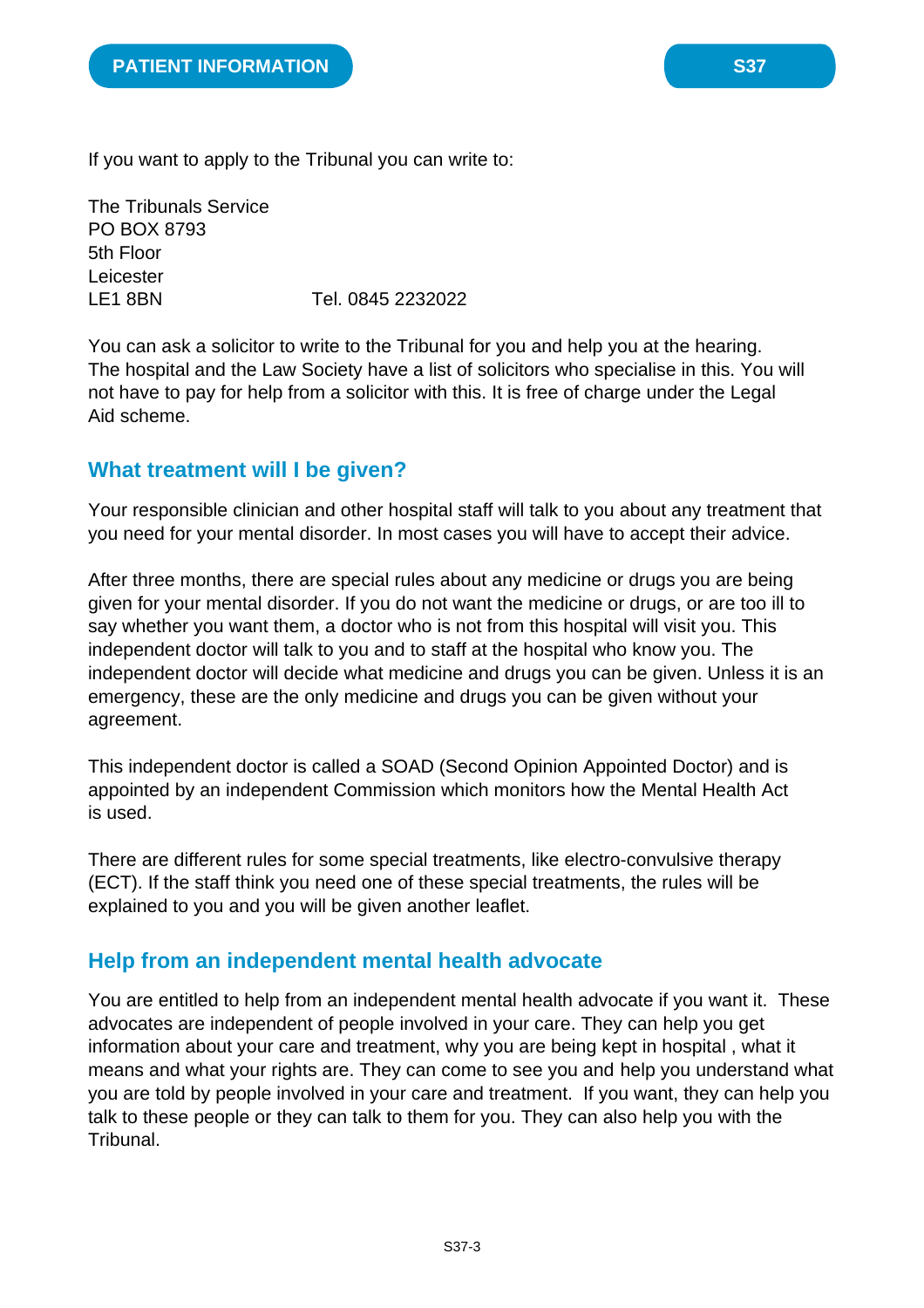You can contact the independent mental health advocacy service yourself. There should be a telephone where you can contact the advocacy service and talk to them in private. You can ask a member of staff where this telephone is.

The telephone number for the advocacy service is:

If you do not want to contact the advocacy service yourself, you can ask a member of staff to contact the advocacy service for you. You can also ask your nearest relative to contact the advocacy service for you.

#### **Letting your nearest relative know**

A copy of this leaflet will be given to the person the Mental Health Act says is your nearest relative.

There is a list of people in the Mental Health Act who are treated as your relatives. Normally, the person who comes highest in that list is your nearest relative. The hospital staff can give you a leaflet which explains this and what rights your nearest relative has in connection with your care and treatment.

In your case, we have been told that your nearest relative is:

If you do not want this person to receive a copy of the leaflet, please tell your nurse or another member of staff.

#### **Changing your nearest relative**

If you do not think this person is suitable to be your nearest relative, you can apply to the County Court for someone else to be treated as your nearest relative instead. The hospital staff can give you a leaflet that explains this.

### **Your letters**

All letters sent to you while you are in hospital will be given to you. You can send letters to anyone except someone who has said they do not want to get letters from you. Letters to these people can be stopped by the hospital staff.